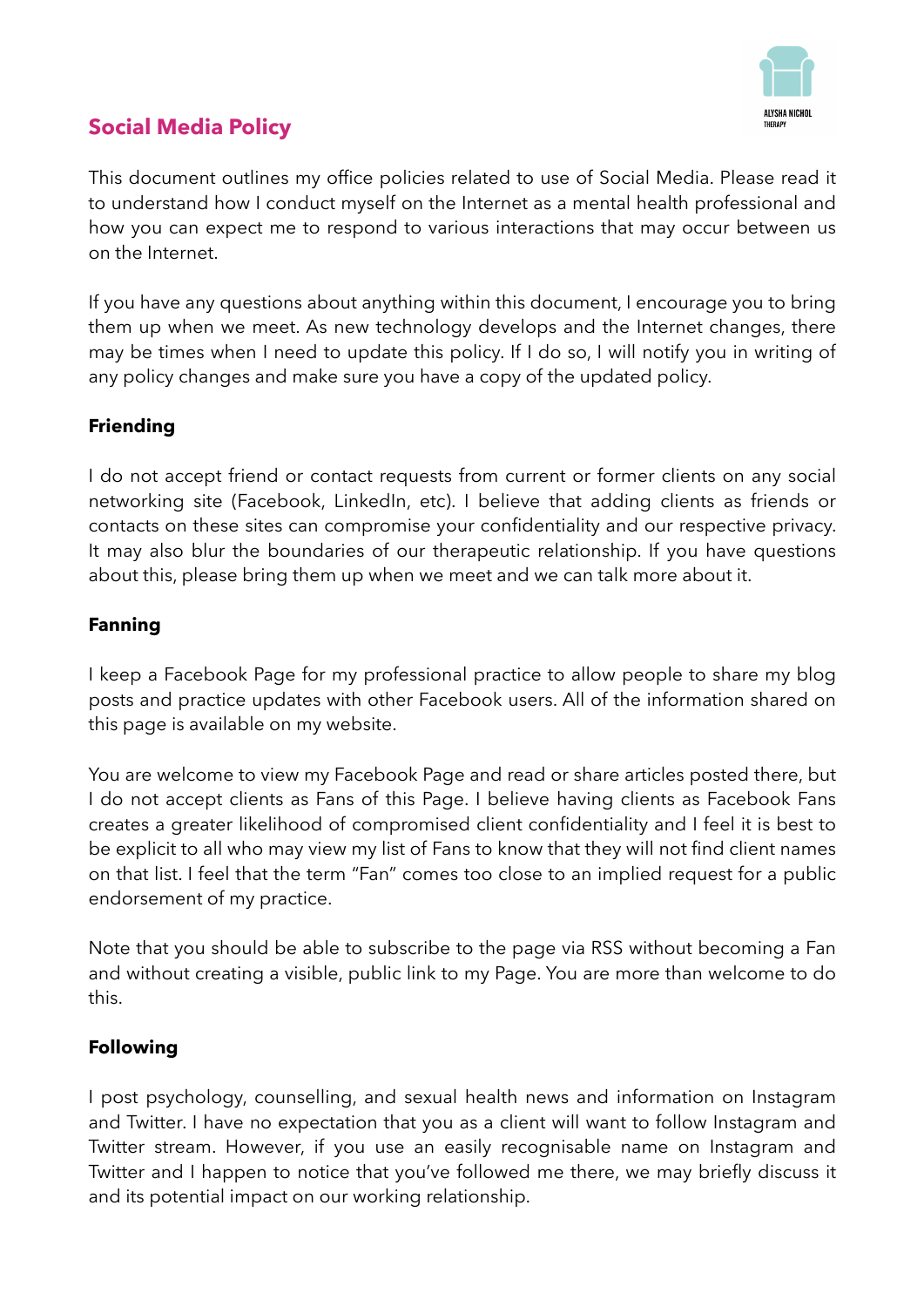My primary concern is your privacy. If you share this concern, there are more private ways to follow me on Twitter (such as using an RSS feed or a locked Twitter list), which would eliminate your having a public link to my content. You are welcome to use your own discretion in choosing whether to follow me.

Note that I will not follow you back. I only follow other health professionals on Instagram and Twitter and I do not follow current or former clients on Instagram or Twitter. My reasoning is that I believe casual viewing of clients' online content outside of the therapy hour can create confusion in regard to whether it's being done as a part of your treatment or to satisfy my personal curiosity.

In addition, viewing your online activities without your consent and without our explicit arrangement towards a specific purpose could potentially have a negative influence on our working relationship. If there are things from your online life that you wish to share with me, please bring them into our sessions where we can view and explore them together, during the therapy hour.

## **Interacting**

Please do not use SMS (mobile phone text messaging) or messaging on Social Networking sites such as Twitter, Facebook, or Instagram to contact me. These sites are not secure and I may not read these messages in a timely fashion. Do not use Wall postings, @replies, or other means of engaging with me in public online if we have an already established client/therapist relationship. Engaging with me this way could compromise your confidentiality. It may also create the possibility that these exchanges become a part of your legal medical record and will need to be documented and archived in your chart.

If you need to contact me between sessions, the best way to do so is by direct email at **info@alyshanichol.com** for quick, administrative issues such as changing appointment times. See the email section below for more information regarding email interactions.

#### **Use of Search Engines**

It is **NOT** a regular part of my practice to search for clients on Google or Facebook or other search engines. Extremely rare exceptions may be made during times of crisis. If I have a reason to suspect that you are in danger and you have not been in touch with me via our usual means (coming to appointments, phone, or email) there might be an instance in which using a search engine (to find you, find someone close to you, or to check on your recent status updates) becomes necessary as part of ensuring your welfare. These are unusual situations and if I ever resort to such means, I will fully document it and discuss it with you when we next meet.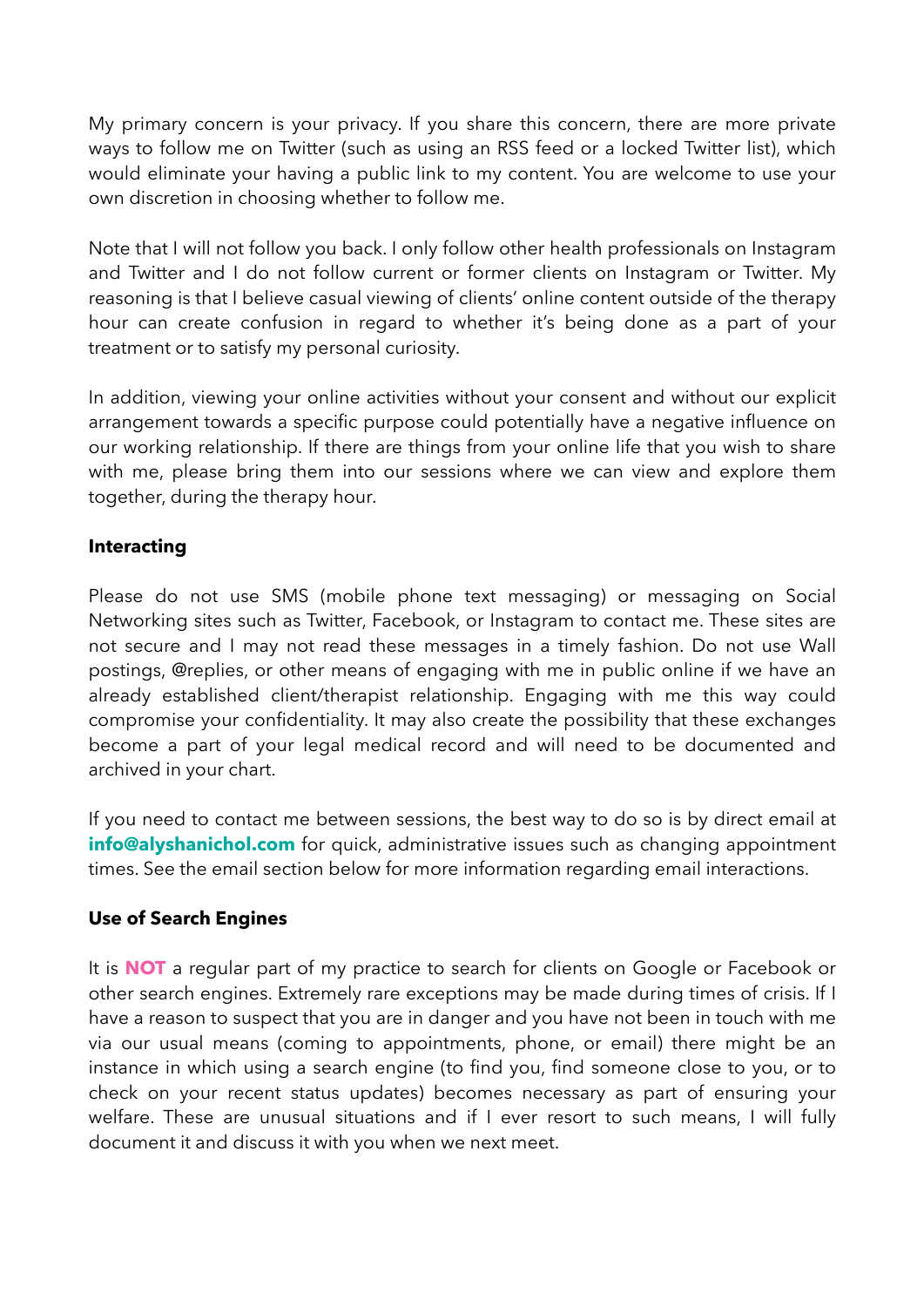#### **Google Reader**

I do not follow current or former clients on Google Reader and I do not use Google Reader to share articles. If there are things you want to share with me that you feel are relevant to your treatment whether they are news items or things you have created, I encourage you to bring these items of interest into our sessions.

#### **Business Review Sites**

You may find my therapy practice on sites such as Yelp, Yahoo Local, Bing, or other places which list businesses. Some of these sites include forums in which users rate their providers and add reviews. Many of these sites comb search engines for business listings and automatically add listings regardless of whether the business has added itself to the site. If you should find my listing on any of these sites, please know that my listing is **NOT** a request for a testimonial, rating, or endorsement from you as my client.

Of course, you have a right to express yourself on any site you wish. But due to confidentiality, I cannot respond to any review on any of these sites whether it is positive or negative. I urge you to take your own privacy as seriously as I take my commitment of confidentiality to you. You should also be aware that if you are using these sites to communicate indirectly with me about your feelings about our work, there is a good possibility that I may never see it.

If we are working together, I hope that you will bring your feelings and reactions to our work directly into the therapy process. This can be an important part of therapy, even if you decide we are not a good fit. None of this is meant to keep you from sharing that you are in therapy with me wherever and with whomever you like. Confidentiality means that I cannot tell people that you are my client. But you are more than welcome to tell anyone you wish that I'm your therapist or how you feel about the treatment I provided to you, in any forum of your choosing.

If you do choose to write something on a business review site, I hope you will keep in mind that you may be sharing personally revealing information in a public forum. I urge you to create a pseudonym that is not linked to your regular email address or friend networks for your own privacy and protection.

If you feel I have done something harmful or unethical and you do not feel comfortable discussing it with me, you can always contact the COSRT, which oversees professional practice, and they will review the services I have provided.

**COSRT The Administrator PO Box 13686 London, SW20 9ZH UK**